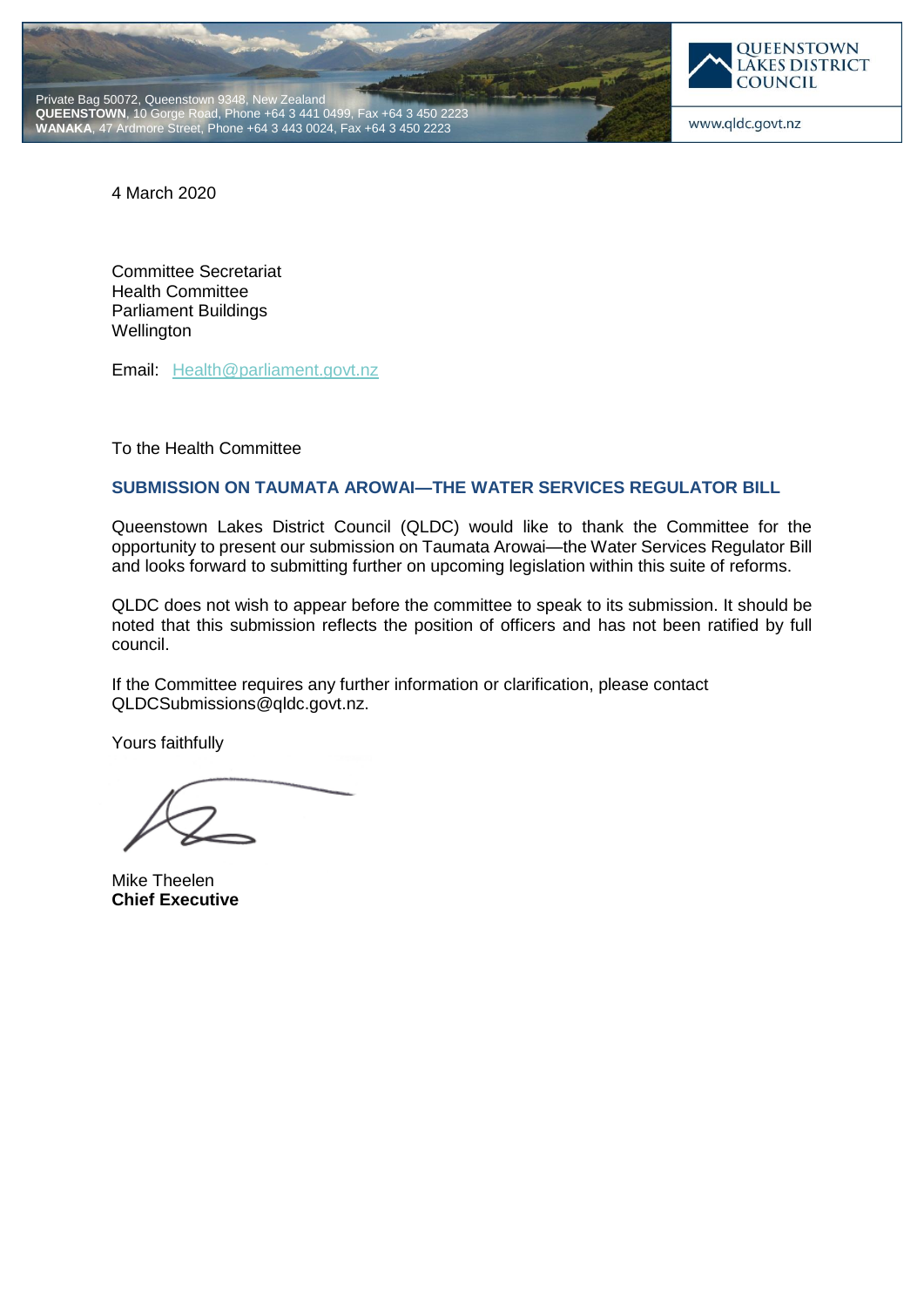### **SUBMISSION ON TAUMATA AROWAI—THE WATER SERVICES REGULATOR BILL**

Queenstown Lakes District Council (QLDC) supports the intent of this Bill to establish Taumata Arowai—the Water Services Regulator as a new Crown agent to oversee, administer and enforce the drinking water regulatory system.

The Queenstown Lakes is a district with high visitor numbers and carries significant responsibility for the reputation of New Zealand tourism. The safety of drinking water supplies is of importance on a scale larger than the resident population would suggest. On a peak day the Queenstown Lakes district's resident population of 39,500 more than doubles in size to 79,300 people. Any reduction in the quality of our water services that could lead to ill health in the district would have significant national and international reputational ramifications.

We therefore welcome the Bill as the first of a larger structure of changes to implement systemwide reforms to the regulation of drinking water and source water, and targeted reforms to improve the regulation and performance of wastewater and stormwater networks.

With further Bills to be introduced that will contain much of the detail of the operation of Taumata Arowai, in this submission QLDC seeks to lend support to positions taken by Water NZ and SOLGM.

#### **1.0 Board Experience –** *Clause 12*

- 1.1 QLDC agrees with Water NZ and SOLGM's recommendations for relevant experience of board members be defined.
	- 1.1.1 QLDC supports the position of Water NZ that the experience of governance and operation of water services be specified explicitly under *Clause 12* of the Bill.
	- 1.1.2 SOLGM's recommendation that community engagement experience be a prerequisite for members of the board would build trust between communities and the regulator and set a path for the facilitation of meaningful consultation.

# **2.0 Definitions –** *Clause 4*

- 2.1 QLDC agrees with the recommendation put forward by Water NZ that certain definitions under *Clause 4 – Interpretation* be amended for clarity.
	- 2.1.1 QLDC agrees with Water NZ's recommended change to the wording of the definition of 'domestic self-supplier', removing the terms 'standalone' and 'single'. Water NZ's suggestion below is suitable:

*Domestic self-supplier means a domestic supply of water not supplied by a drinking water supplier.*

2.1.2 The term 'drinking water supply scheme' should be clearly defined as this definition may have a significant impact on how the legislation is regulated. The clarification of this term will also allow those with private schemes a framework to understand whether they would be classified as domestic self-suppliers or drinking water suppliers and therefore what their obligations regulations will be.